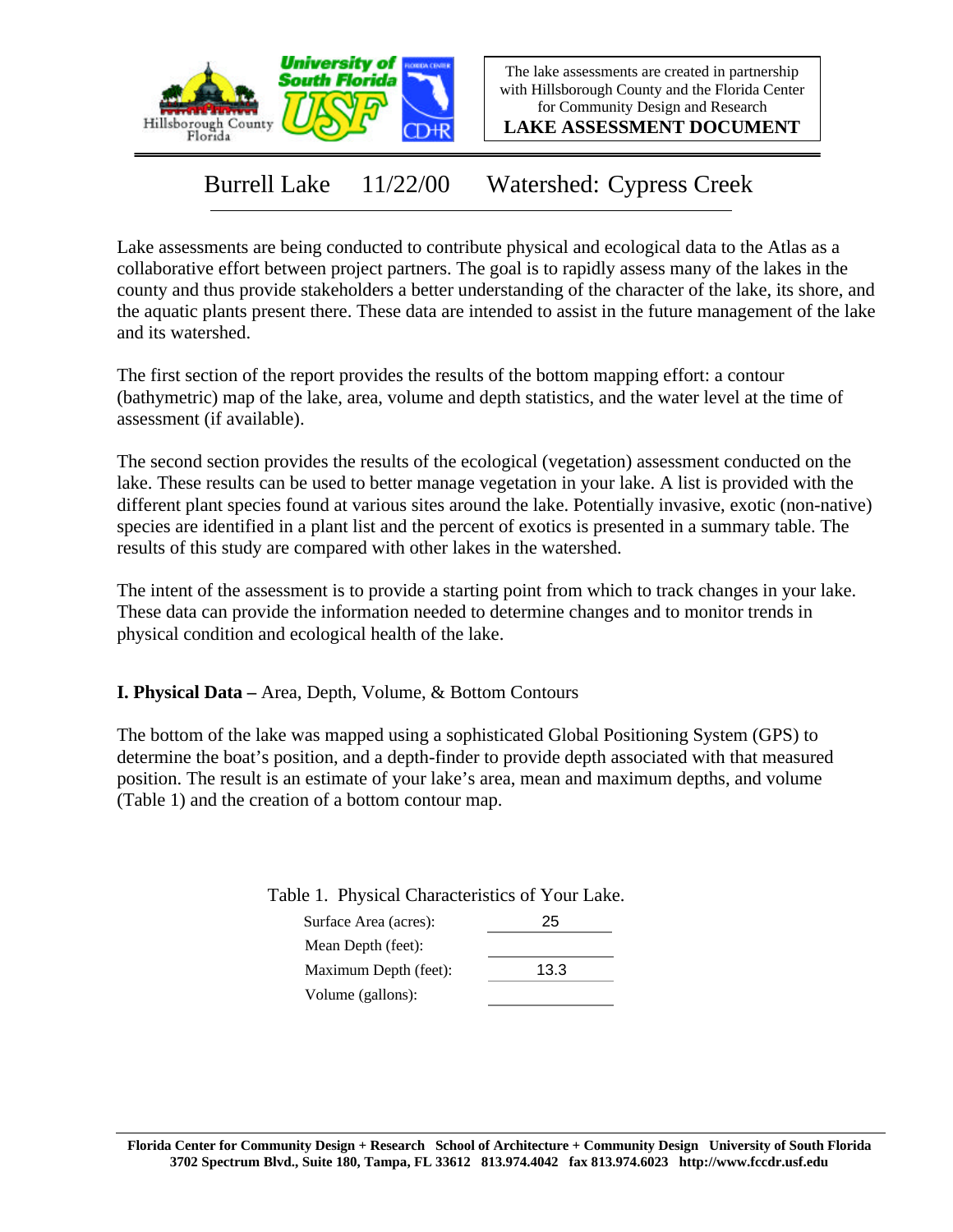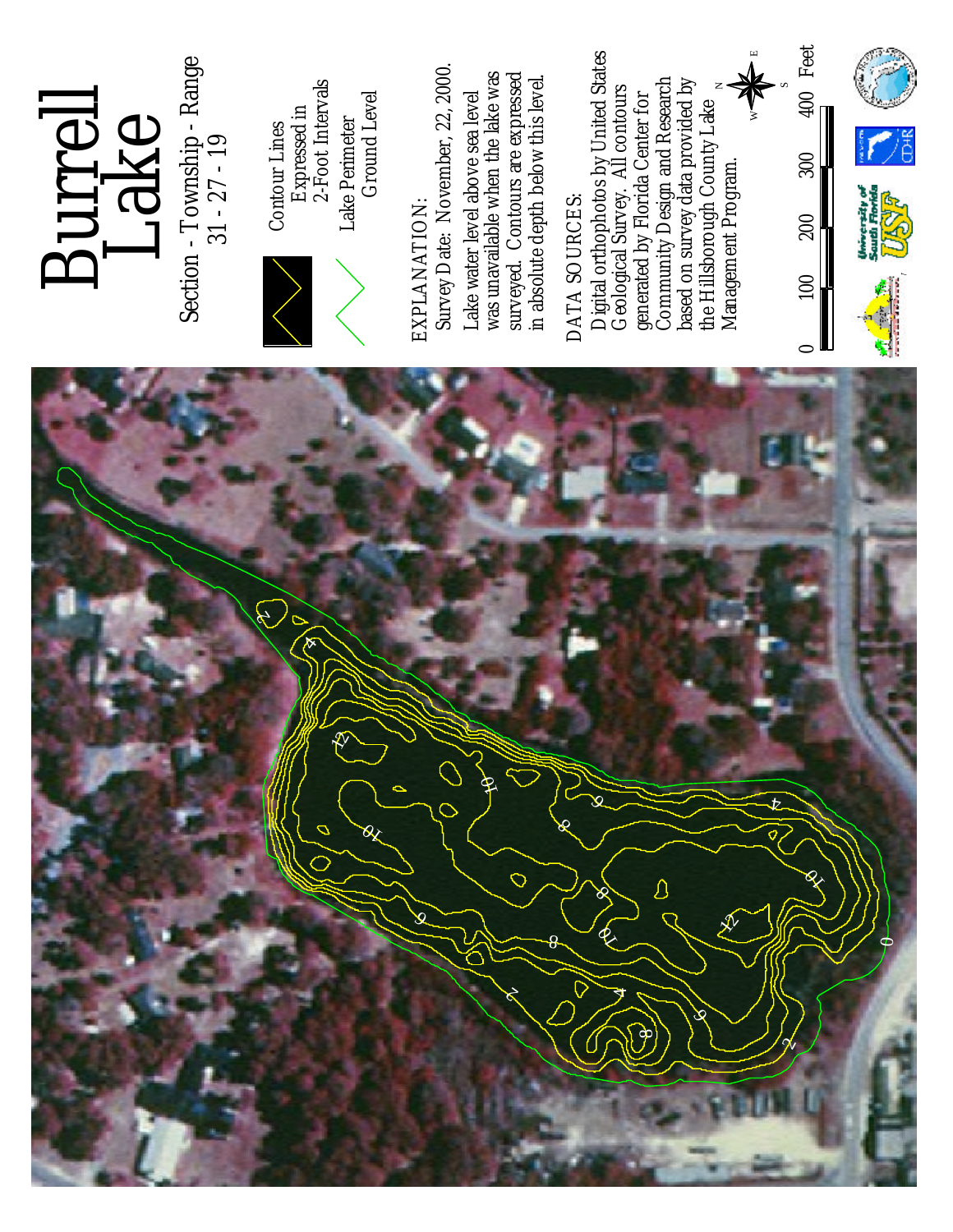

**LAKE ASSESSMENT DOCUMENT**

## Burrell Lake 11/22/00 Watershed: Cypress Creek

## **II. Ecological Data**

Aquatic Plant Survey

Approximately equispaced sites are haphazardly mapped around the lake and the aquatic plants at each site are surveyed. The total number of species from all sites is used to approximate the total diversity of aquatic plants and the percent of invasive-exotic plants on the lake and in the watershed (Table 2). Many of these plants are considered ecologically harmful, as they tend to out-compete native species. Such "nuisance" plants can also make boating and other recreational activities difficult or impossible. The common and scientific names of plant species found on your lake are listed in Table 3.

> Table 2. Comparison of species diversity between your lake and other assessed lakes located within your watershed.

|                        |     | Burrell Lake Cypress Creek |  |
|------------------------|-----|----------------------------|--|
|                        |     | (Average)                  |  |
| Number of Taxa:        | 24  | 26                         |  |
| Percent Exotic Plants: | 17% | 15%                        |  |

Table 3. Botanical and common names of the most commonly found plants on your lake. Percent frequency (of occurence), habit (location where found), status (native or exotic), and EPPC status are provided.

| Common Name                               | <b>Plant Species</b>     | Frequency | Habit     | <b>Status</b> | <b>EPPC</b> |
|-------------------------------------------|--------------------------|-----------|-----------|---------------|-------------|
| Water Primroses, Primrosewillow           | Ludwigia spp.            | 100%      | Emergent  | Unknown       | NL.         |
| Cattails                                  | Typha spp.               | 100%      | Emergent  | <b>Native</b> | NL.         |
| Hydrilla, waterthyme                      | Hydrilla verticillata    | 89%       | Submersed | Exotic        |             |
| Algal Mats, Floating                      | Algal spp.               | 78%       | Floating  | Unknown       | Unknow      |
| Torpedo Grass                             | Panicum repens           | 78%       | Emergent  | Exotic        |             |
| Muskgrass                                 | Chara spp.               | 56%       | Submersed | Native        | <b>NL</b>   |
| Manyflower Marshpennywort, Water Penny    | Hydrocotyl umbellata     | 56%       | Emergent  | <b>Native</b> | <b>NL</b>   |
| <b>Brazilian Pepper</b>                   | Schinus terebinthifolius | 56%       | Emergent  | Exotic        |             |
| <b>Climbing Hempvine</b>                  | Mikania scandens         | 44%       | Emergent  | Native        | NL.         |
| Southern Waternymph                       | Najas guadelupensis      | 44%       | Submersed | Native        | NL          |
| Willow                                    | Salix spp.               | 44%       | Emergent  | Native        | NL          |
| Sedge                                     | Cyperus spp.             | 33%       | Emergent  | Unknown       | NL.         |
| Baldwin's Spikerush, Roadgrass            | Eleocharis baldwinii     | 33%       | Submersed | Native        | <b>NL</b>   |
| Swamp Rosemallow, Swamp Hibiscus          | Hibiscus grandiflorus    | 33%       | Emergent  | Native        | NL.         |
| Spatterdock, Yellow Pondlily              | Nuphar lutea var. advena | 33%       | Floating  | Native        | NL.         |
| American White Water Lily, Fragrant Water | Nymphaea odorata         | 33%       | Floating  | Native        | <b>NL</b>   |

Florida Center for Community Design + Research School of Architecture + Community Design University of South Florida 3702 Spectrum Blvd., Suite 180, Tampa, FL 33612 813.974.4042 fax 813.974.6023 http://www.fccdr.usf.edu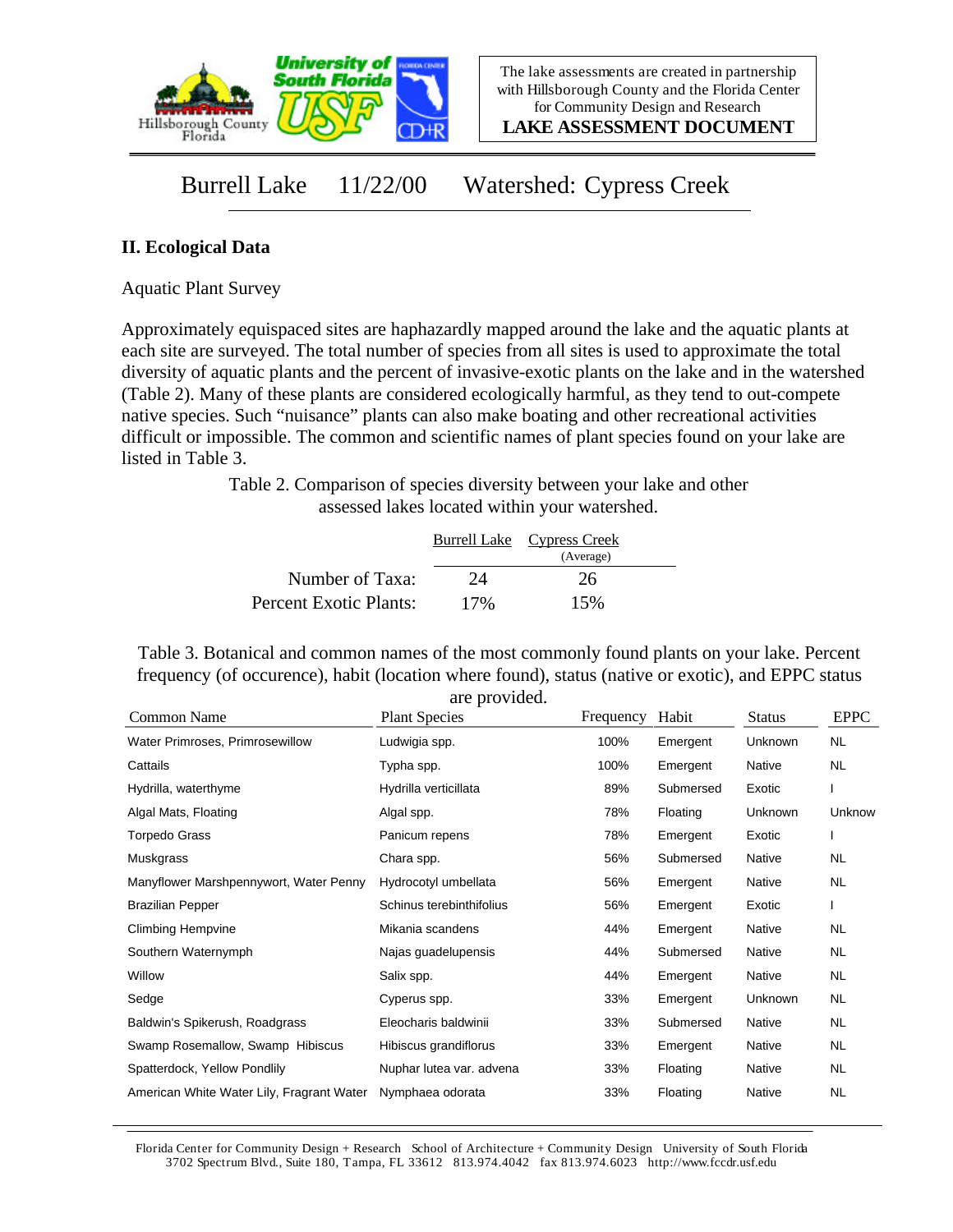## Burrell Lake 11/22/00 Watershed: Cypress Creek

| Maidencane                   | Panicum hemitomon       | 33% | Emergent       | Native         | <b>NL</b> |
|------------------------------|-------------------------|-----|----------------|----------------|-----------|
| Unidentified Plant Species   | UNKNOWN SPP             | 33% | <b>Unknown</b> | <b>Unknown</b> | Unknow    |
| Smartweed, Knotweed          | Polygonum spp.          | 22% | Emergent       | Native         | <b>NL</b> |
| Common Bacopa, Herb-Of-Grace | Bacopa monnieri         | 11% | Submersed      | Native         | <b>NL</b> |
| Punk Tree, Melaleuca         | Melaleuca guinguenervia | 11% | Emergent       | Exotic         |           |
| Wax Myrtle                   | Myrica cerifera         | 11% | Emergent       | <b>Native</b>  | <b>NL</b> |
| Laurel Oak; Diamond Oak      | Quercus laurifolia      | 11% | Emergent       | Native         | <b>NL</b> |
| Cypress                      | Taxodium spp.           | 11% | Emergent       | <b>Native</b>  | <b>NL</b> |